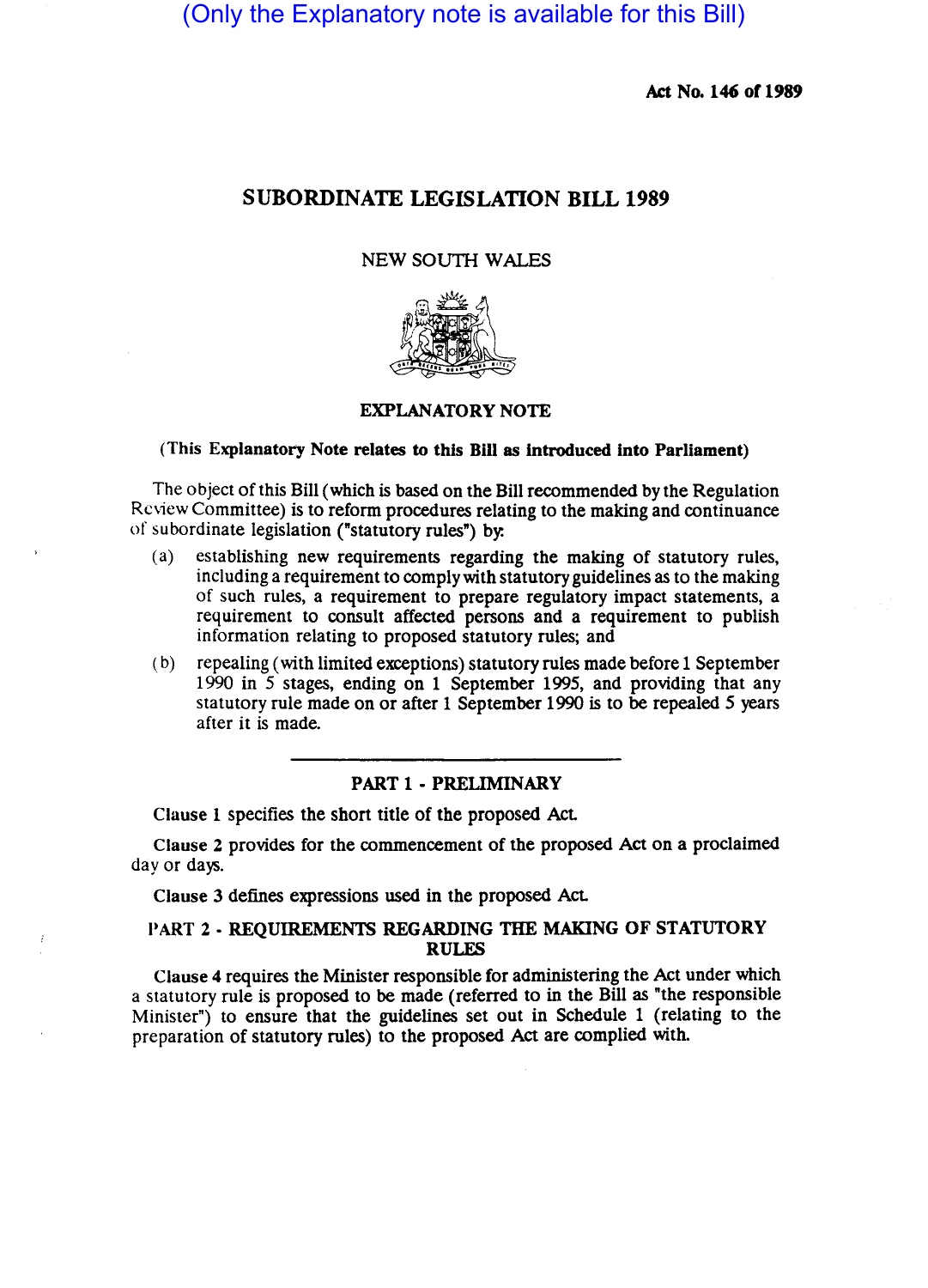Clause 5 requires the responsible Minister to ensure that a regulatory impact statement is prepared for a proposed statutory rule. The responsible Minister is also required to publish a notice in the Gazette, a major newspaper and any relevant business or other journal or publication containing information relating to any proposed statutory rule and giving not less than 21 days for comments and submissions. Relevant consumer, industry and other groups must also be consulted. After a statutory rule is made, the regulatory impact statement, and any written comments and submissions received, are to be forwarded to the Regulation Review Committee.

Clause 5 (6) provides that section 75 of the Interpretation Act does not apply to notices required to be published under the proposed Act. That section would permit a mere summary of the notice, or a mere statement that the notice is published in the Gazette, to be published in a newspaper or journal.

Clause 6 sets out the circumstances in which any one or more of the requirements of proposed section 5 need not be complied with.

Clause 7 prohibits a proposed statutory rule from being submitted to the Governor for making or for approval or confirmation unless certain documents arc also submitted. The documents required to be submitted are copies of a certificate by the responsible Minister stating whether the provisions of the proposed Act ha ve been complied with, any relevant certificate under proposed section 6 and the usual opinion as to whether the proposed statutory rule may legally be made.

Clause 8 provides that a failure to comply with the provisions of proposed sections 4 - 7 will not affect the validity of a statutory rule and that the provisions of proposed Part 3 are in addition to, and do not affect, the provisions of any other Act.

#### PART 3 - STAGED REPEAL OF STATUTORY RULES

Clause 9 repeals, in 5 stages, all statutory rules made before 1 September 1990. The repeals commence on 1 September 1991 and end on 1 September 1995. Any statutory rule made on or after 1 September 1990 is to be repealed 5 years after it is published. The clause does not apply to the instruments described in Schedule 4: they are excluded from the definition of "statutory rule".

Clause 10 enables the repeal of a statutory rule to be postponed for a period of 1 year (on not more than 2 occasions) by order of the Governor published in the Gazette before the repeal would otherwise take effect.

Clause 11 sets out machinery provisions relating to the repeal of statutory rules by the proposed Act

#### PART 4 - MISCELLANEOUS

Clause 12 provides for the manner of forwarding of material to the Regulation Review Committee if the Committee is not in office.

Clause 13 contains a regulation-making power, including a power, after consultation with the Regulation Review Committee, to make regulations amending or replacing Schedule 3 or 4.